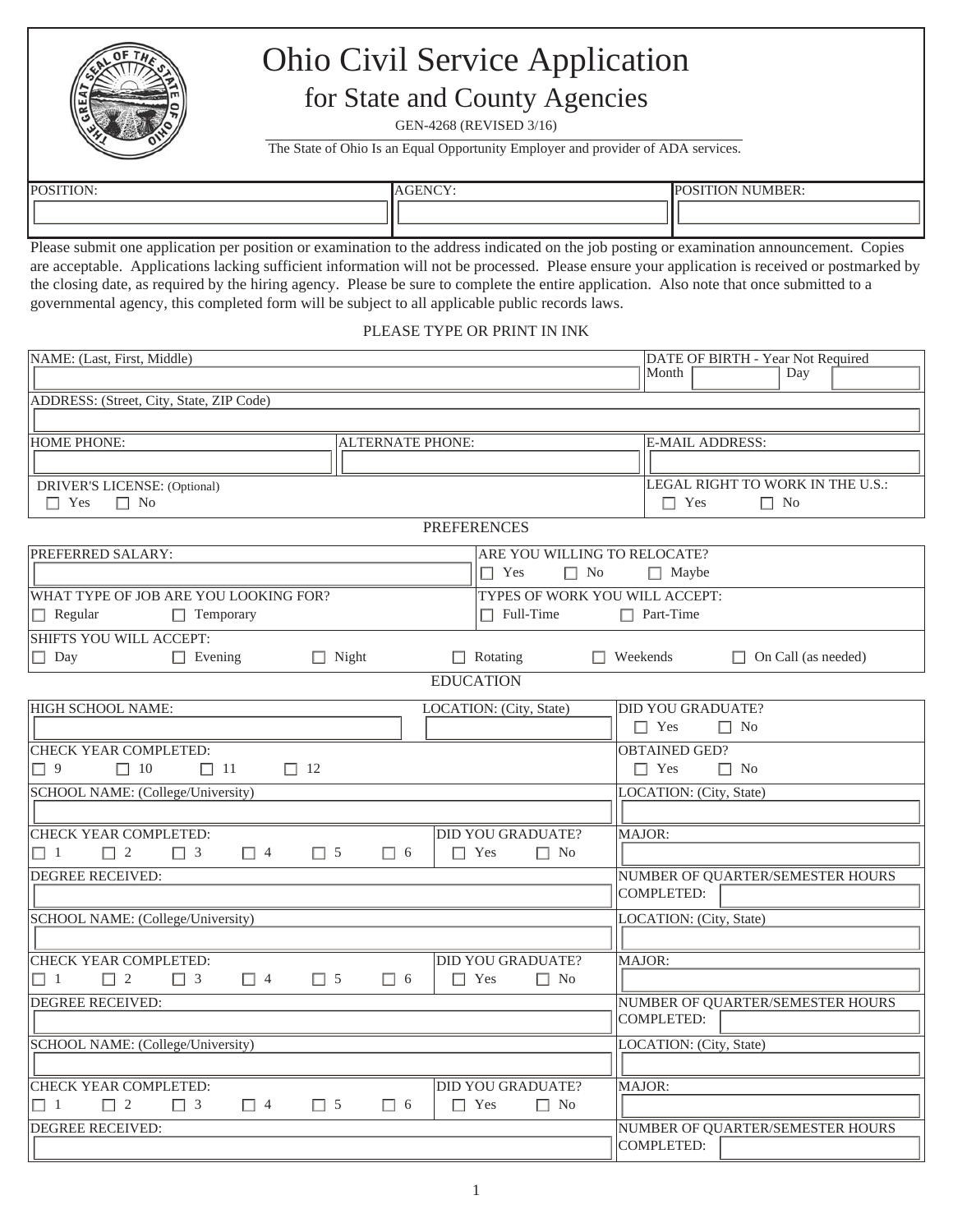|                                                                                                                 | <b>EMPLOYMENT HISTORY</b> | Please list your work experience beginning with your most recent employment. Military experience and volunteer work may also be included<br>as employment. NOTE: To be considered for employment, you must fill in the information below, accurately and completely. You may<br>submit a resume in addition to completing this section. If applying for a civil service examination, only the information provided below will |
|-----------------------------------------------------------------------------------------------------------------|---------------------------|-------------------------------------------------------------------------------------------------------------------------------------------------------------------------------------------------------------------------------------------------------------------------------------------------------------------------------------------------------------------------------------------------------------------------------|
| be considered. A resume may not be used. If you need additional space, attach extra sheets to this application. |                           |                                                                                                                                                                                                                                                                                                                                                                                                                               |
| DATES:                                                                                                          | <b>EMPLOYER:</b>          | <b>POSITION TITLE:</b>                                                                                                                                                                                                                                                                                                                                                                                                        |
| From:<br>To:                                                                                                    |                           |                                                                                                                                                                                                                                                                                                                                                                                                                               |
| ADDRESS: (Street, City, ZIP Code)                                                                               |                           |                                                                                                                                                                                                                                                                                                                                                                                                                               |
|                                                                                                                 |                           |                                                                                                                                                                                                                                                                                                                                                                                                                               |
| COMPANY URL:                                                                                                    | PHONE NUMBER:             | SUPERVISOR:                                                                                                                                                                                                                                                                                                                                                                                                                   |
|                                                                                                                 |                           |                                                                                                                                                                                                                                                                                                                                                                                                                               |
| <b>HOURS PER WEEK:</b>                                                                                          | SALARY:                   | MAY WE CONTACT THIS EMPLOYER:                                                                                                                                                                                                                                                                                                                                                                                                 |
|                                                                                                                 |                           | $\Box$ Yes<br>$\Box$ No                                                                                                                                                                                                                                                                                                                                                                                                       |
| <b>DUTIES:</b>                                                                                                  |                           |                                                                                                                                                                                                                                                                                                                                                                                                                               |
| <b>REASON FOR LEAVING:</b>                                                                                      |                           |                                                                                                                                                                                                                                                                                                                                                                                                                               |
|                                                                                                                 |                           |                                                                                                                                                                                                                                                                                                                                                                                                                               |
| DATES:<br>From:<br>To:                                                                                          | <b>EMPLOYER:</b>          | POSITION TITLE:                                                                                                                                                                                                                                                                                                                                                                                                               |
|                                                                                                                 |                           |                                                                                                                                                                                                                                                                                                                                                                                                                               |
| ADDRESS: (Street, City, ZIP Code)                                                                               |                           |                                                                                                                                                                                                                                                                                                                                                                                                                               |
| COMPANY URL:                                                                                                    | PHONE NUMBER:             | SUPERVISOR:                                                                                                                                                                                                                                                                                                                                                                                                                   |
|                                                                                                                 |                           |                                                                                                                                                                                                                                                                                                                                                                                                                               |
| <b>HOURS PER WEEK:</b>                                                                                          | SALARY:                   | MAY WE CONTACT THIS EMPLOYER:                                                                                                                                                                                                                                                                                                                                                                                                 |
|                                                                                                                 |                           | $\Box$ Yes<br>$\Box$ No                                                                                                                                                                                                                                                                                                                                                                                                       |
| <b>DUTIES:</b>                                                                                                  |                           |                                                                                                                                                                                                                                                                                                                                                                                                                               |
|                                                                                                                 |                           |                                                                                                                                                                                                                                                                                                                                                                                                                               |
| <b>REASON FOR LEAVING:</b>                                                                                      |                           |                                                                                                                                                                                                                                                                                                                                                                                                                               |
| DATES:                                                                                                          | <b>EMPLOYER:</b>          | POSITION TITLE:                                                                                                                                                                                                                                                                                                                                                                                                               |
| From:<br>To:                                                                                                    |                           |                                                                                                                                                                                                                                                                                                                                                                                                                               |
| ADDRESS: (Street, City, ZIP Code)                                                                               |                           |                                                                                                                                                                                                                                                                                                                                                                                                                               |
|                                                                                                                 |                           |                                                                                                                                                                                                                                                                                                                                                                                                                               |
| <b>COMPANY URL:</b>                                                                                             | PHONE NUMBER:             | SUPERVISOR:                                                                                                                                                                                                                                                                                                                                                                                                                   |
|                                                                                                                 |                           |                                                                                                                                                                                                                                                                                                                                                                                                                               |
|                                                                                                                 |                           |                                                                                                                                                                                                                                                                                                                                                                                                                               |
| HOURS PER WEEK:                                                                                                 | SALARY:                   | MAY WE CONTACT THIS EMPLOYER:<br>$\Box$ Yes<br>$\Box$ No                                                                                                                                                                                                                                                                                                                                                                      |
| <b>DUTIES:</b>                                                                                                  |                           |                                                                                                                                                                                                                                                                                                                                                                                                                               |
|                                                                                                                 |                           |                                                                                                                                                                                                                                                                                                                                                                                                                               |
| <b>REASON FOR LEAVING:</b>                                                                                      |                           |                                                                                                                                                                                                                                                                                                                                                                                                                               |
|                                                                                                                 |                           |                                                                                                                                                                                                                                                                                                                                                                                                                               |
|                                                                                                                 |                           |                                                                                                                                                                                                                                                                                                                                                                                                                               |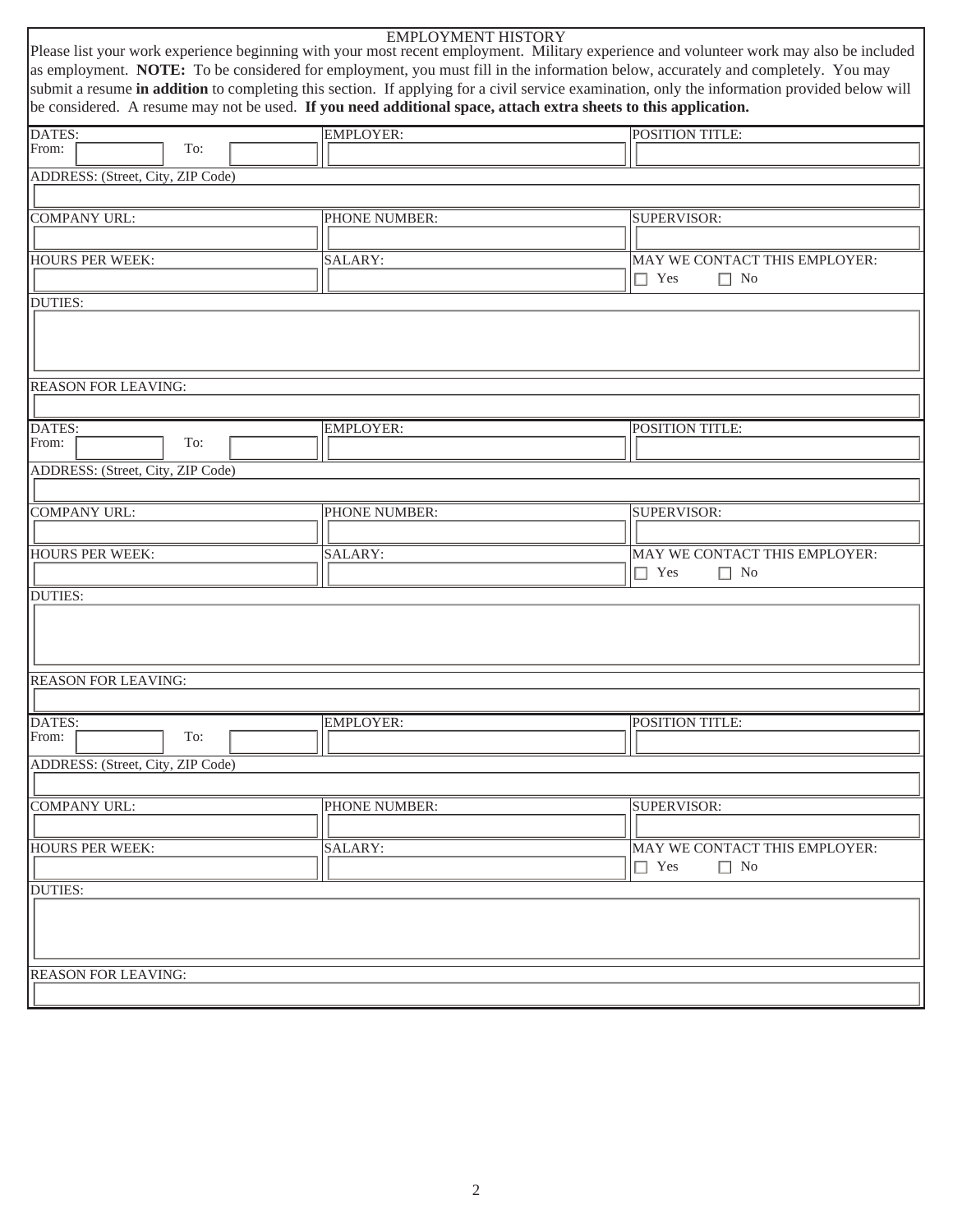| <b>EMPLOYMENT HISTORY (Continued)</b> |                                           |                                  |                               |  |
|---------------------------------------|-------------------------------------------|----------------------------------|-------------------------------|--|
| DATES:                                | <b>EMPLOYER:</b>                          |                                  | POSITION TITLE:               |  |
| From:<br>To:                          |                                           |                                  |                               |  |
| ADDRESS: (Street, City, ZIP Code)     |                                           |                                  |                               |  |
|                                       |                                           |                                  |                               |  |
| <b>COMPANY URL:</b>                   | PHONE NUMBER:                             |                                  | SUPERVISOR:                   |  |
|                                       |                                           |                                  |                               |  |
| <b>HOURS PER WEEK:</b>                | SALARY:                                   |                                  | MAY WE CONTACT THIS EMPLOYER: |  |
|                                       |                                           |                                  | $\Box$ Yes<br>$\Box$ No       |  |
| <b>DUTIES:</b>                        |                                           |                                  |                               |  |
|                                       |                                           |                                  |                               |  |
|                                       |                                           |                                  |                               |  |
|                                       |                                           |                                  |                               |  |
| <b>REASON FOR LEAVING:</b>            |                                           |                                  |                               |  |
|                                       |                                           |                                  |                               |  |
| DATES:                                | <b>EMPLOYER:</b>                          |                                  | POSITION TITLE:               |  |
| From:<br>To:                          |                                           |                                  |                               |  |
| ADDRESS: (Street, City, ZIP Code)     |                                           |                                  |                               |  |
|                                       |                                           |                                  |                               |  |
| <b>COMPANY URL:</b>                   | PHONE NUMBER:                             |                                  | SUPERVISOR:                   |  |
|                                       |                                           |                                  |                               |  |
| <b>HOURS PER WEEK:</b>                | SALARY:                                   |                                  | MAY WE CONTACT THIS EMPLOYER: |  |
|                                       |                                           |                                  | $\Box$ Yes<br>$\Box$ No       |  |
| <b>DUTIES:</b>                        |                                           |                                  |                               |  |
|                                       |                                           |                                  |                               |  |
|                                       |                                           |                                  |                               |  |
|                                       |                                           |                                  |                               |  |
| <b>REASON FOR LEAVING:</b>            |                                           |                                  |                               |  |
|                                       |                                           |                                  |                               |  |
|                                       |                                           | <b>CERTIFICATES AND LICENSES</b> |                               |  |
|                                       |                                           |                                  |                               |  |
| TYPE:                                 |                                           |                                  |                               |  |
|                                       |                                           |                                  |                               |  |
|                                       | <b>LICENSE NUMBER:</b><br>ISSUING AGENCY: |                                  |                               |  |
|                                       |                                           |                                  |                               |  |
| TYPE:                                 |                                           |                                  |                               |  |
|                                       |                                           |                                  |                               |  |
| LICENSE NUMBER:                       |                                           | ISSUING AGENCY:                  |                               |  |
|                                       |                                           |                                  |                               |  |
|                                       |                                           | <b>SKILLS</b>                    |                               |  |
| <b>OFFICE SKILLS:</b>                 |                                           |                                  |                               |  |
| Typing Speed:                         |                                           | Data Entry Speed:                |                               |  |
| <b>COMPUTER SKILLS:</b>               |                                           |                                  |                               |  |
|                                       |                                           |                                  |                               |  |
| <b>OTHER SKILLS:</b>                  |                                           |                                  |                               |  |
|                                       |                                           |                                  |                               |  |
| LANGUAGE(S):                          |                                           |                                  |                               |  |
|                                       |                                           |                                  |                               |  |
|                                       |                                           |                                  |                               |  |